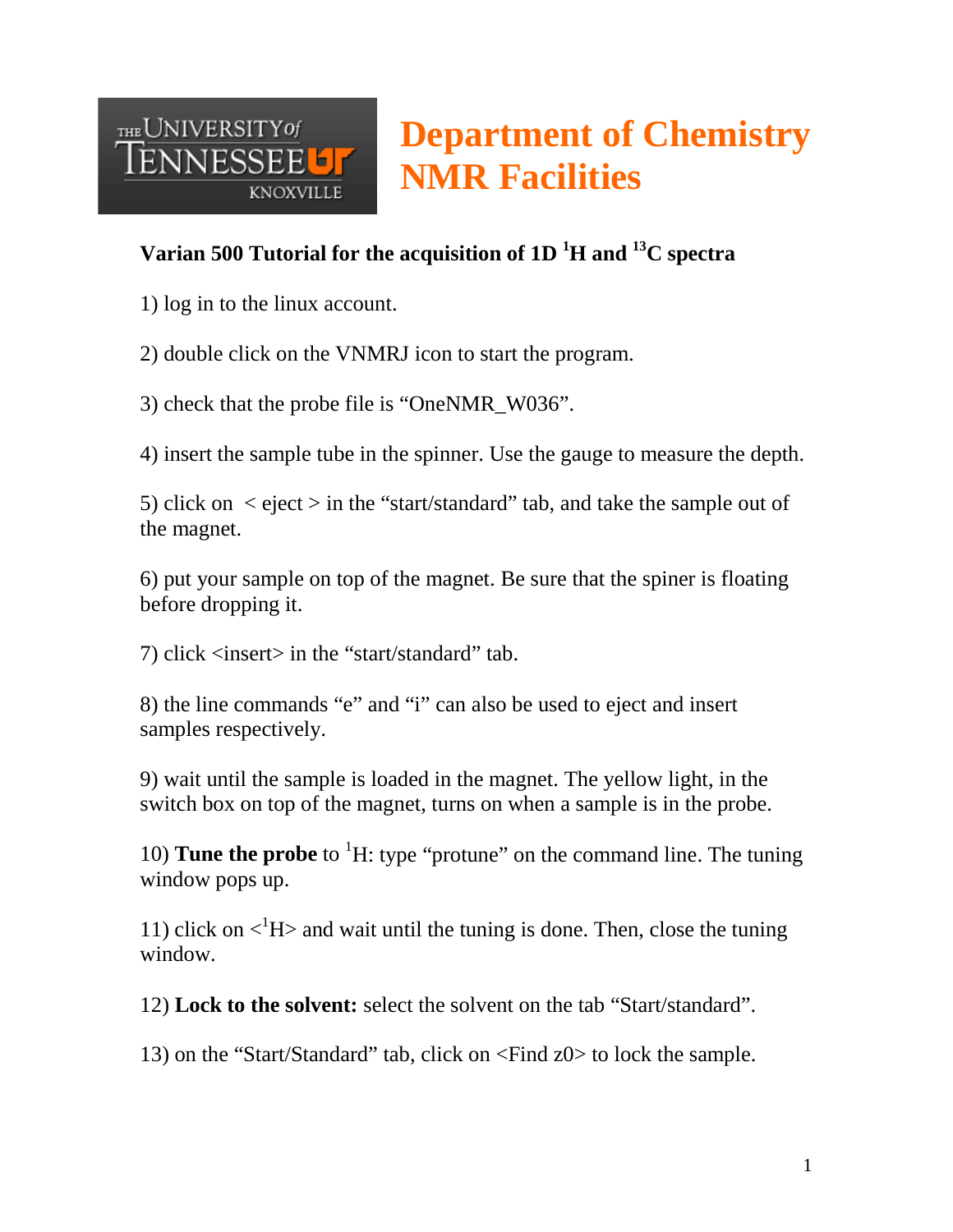14) check whether there is a "Mapname:", then click on <Gradient Autoshim>.

15) while doing gradient shims and Find Z0, the solvent will temporarily switch to D2O and spinning will turn off.

16) on the tab Start/ Spin/Temp, set the spinning rate to 20 Hz and then press the button <Regulate Speed>.

17) temperature can be set in the same tab. Select the temperature and then click on <Regulate Temp.>.

18) choose a 1D-1 H experiment, click on the menu "experiment" and then select "proton".

19) on the tab "Acquire" you can modify the experimental parameters as needed.

20) run the experiment, on the command line type "ga" and then press <enter>. Or just click on <acquire> in the "acquire" tab.

21) to display the spectrum, type " $wft$ " and then press <enter>.

22) usefull commands: wft: to refresh the spectrum, aph: automatic phasing, nt: **number of scans** vsadj : adjust the high of the spectrum, f: brings back the full spectrum after it was zoomed. movesw: adjusts sw automatically, movetof: changes the central frequency.

23) saving files: in the file menu, select "save as".

### **Printing spectra**

1) select the "process/plot" tab. Select the desire options and then click on <Auto Plot>.

### **Running a carbon experiment.**

1) **Tune 13C:** type "protune" on the command line and then on the window that pops up, click on  $\langle^{13}C \rangle$ .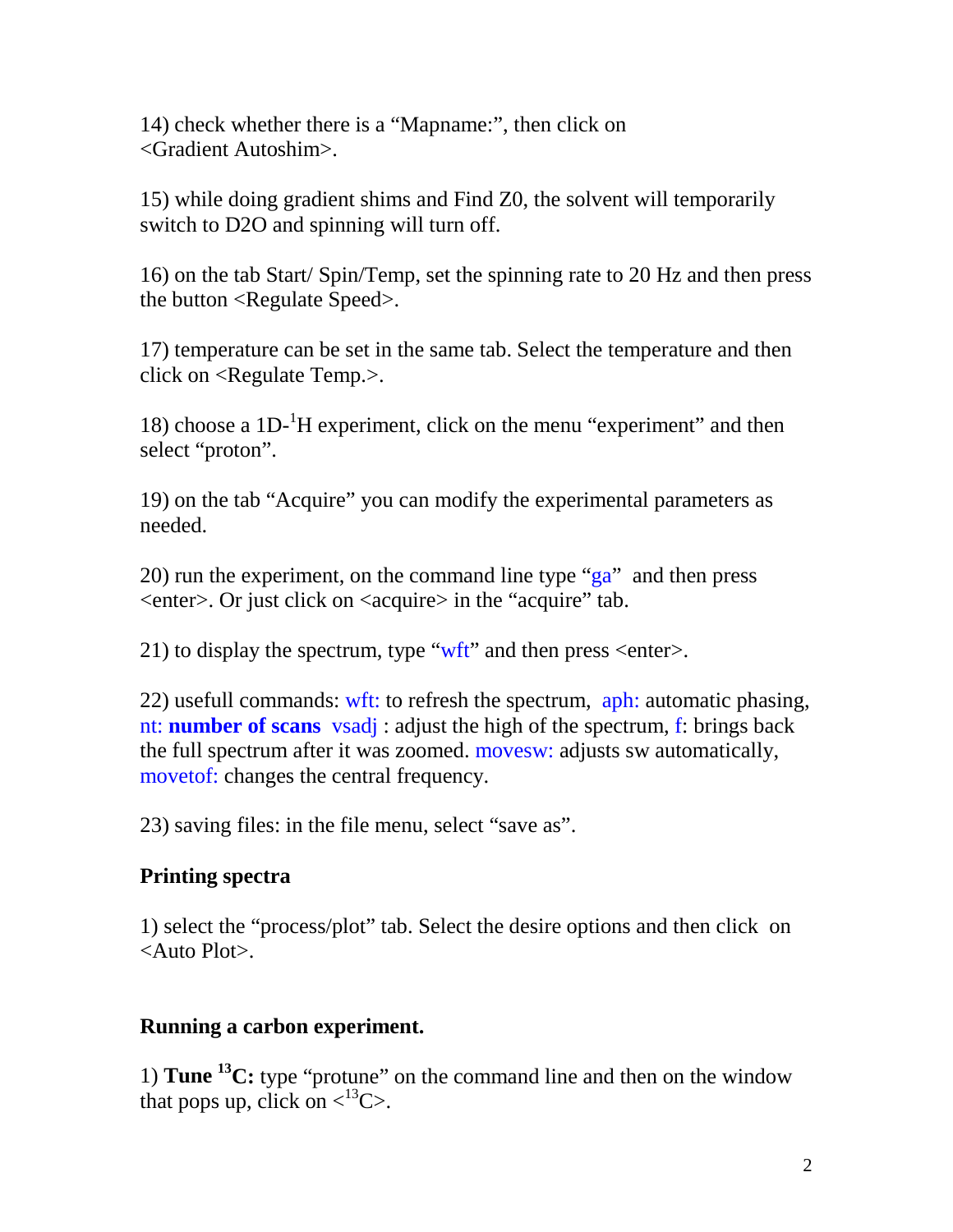2) Remember that for a carbon experiment, you also need to tune  ${}^{1}H$ .

3) change to experiment 2 by typing " $\frac{\text{exp2}}{\text{exp2}}$ " and then press <enter>.

4) select the experiment "carbon".

5) type on the command line "ga", then press  $\leq$  enter $>$ . Or just click on <acquire>.

#### **Once you are done, put the standard sample back in the magnet and lock it:**

1) select the solvent  $(D_2O)$ , then press <Find Z0>.

2) stop the spinning. On tab "start/ spin/temp" click on <spin off>.

3) set the temperature back to  $26^{\circ}$ C.

4) close VNMRJ; select "File" on the upper left corner and then "Exit Vnmrj".

5) log out from your account.

6) log in the log book.

#### **Retreiving data from the spectrometer computer using SSH**

0) Open the WinSCP program.

1) click on <NEW> .

2) Fill in the windows that pops up: host name: juliet.chem.utk.edu, user name: …. , and password:…..

3) click on <save>.

4) click <OK> on next window.